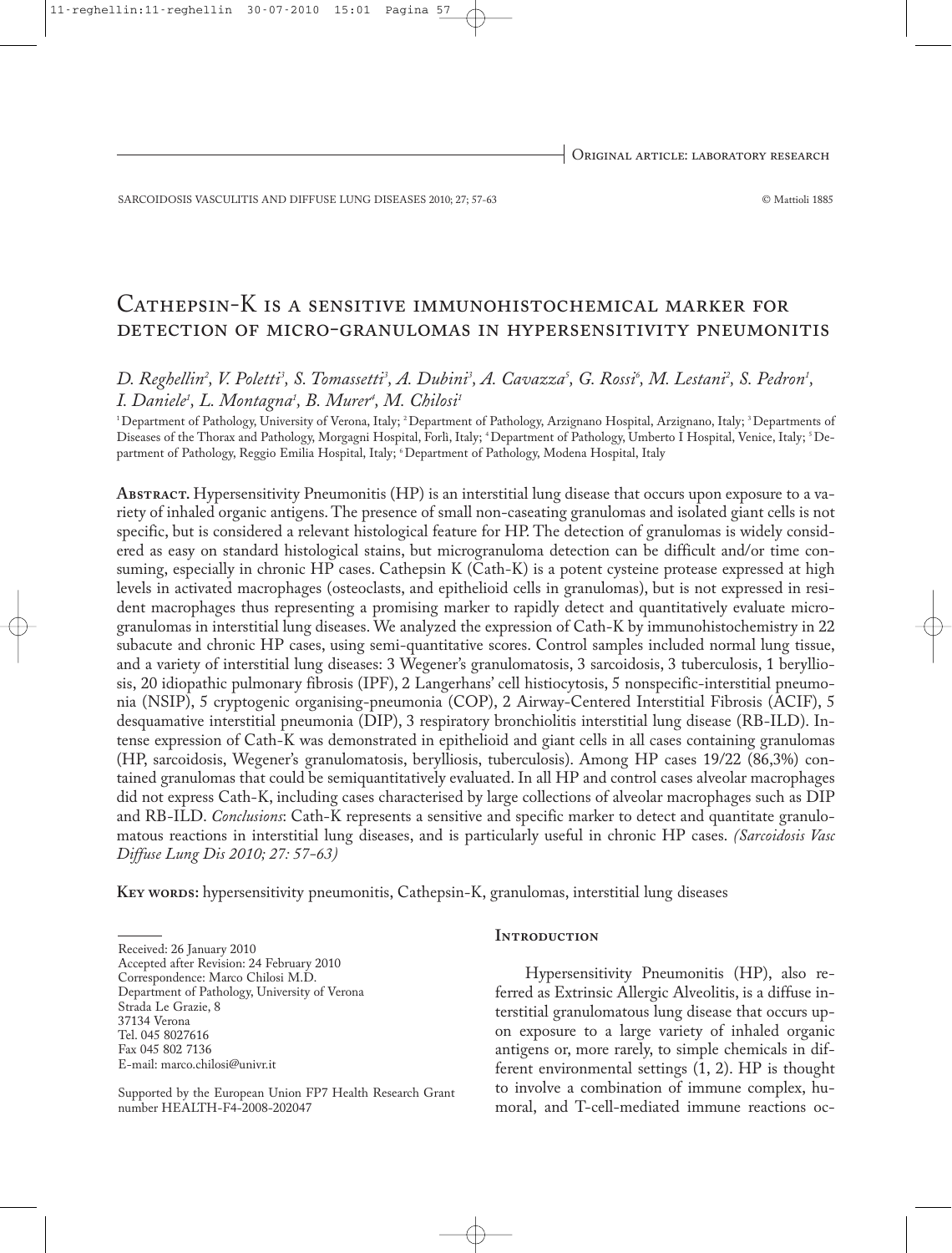curring in the pulmonary microenvironment after sensitisation to the inhaled antigen (3-5) Although no gold-standard rules have been fully validated, the diagnosis of HP is mainly based on the contribution of various components including a careful anamnesis, physical examination, laboratory data, HRCT imaging, and histological examination (6-8).

HP can present as an acute, a subacute, or a chronic disease, although this distinction has been recently challenged (9). Usually, acute HP has an abrupt manifestation and the diagnosis is commonly based on clinical and anamnestic data. Instead, subacute and, more frequently, chronic HP have less typical symptoms, with variable clinical presentation, serology, and radiological images, and a lung biopsy is more often performed in these cases. A critical issue is the distinction of chronic HP and other interstitial pneumonias as non-specific interstitial pneumonia (NSIP) and idiopathic pulmonary fibrosis (IPF). In fact, when HP presents with severe parenchymal distortion and remodelling, its histology can mimic the usual interstitial pneumonia (UIP) pattern observed in IPF (7, 10-11). Although the prognosis of HP has been reported to be more severe when the UIP pattern is present, its precise distinction from a true IPF remains clinically relevant, since avoidance of antigen exposure and appropriate therapy may improve the progression of the disease (5, 11).

Histologically, HP is characterized by a variety of aspects, including the occurrence of interstitial non-caseating poorly formed epithelioid granulomas, bronchiolitis with various degrees of fibrosis and bronchiolar regeneration, peribronchiolar mononuclear cell infiltrates, foci of organizing pneumonia, and occasional clusters of endoalveolar foamy macrophages (1, 5-7, 10). Only rarely all these aspects are found together, and while a cellular chronic interstitial pneumonia with peribronchiolar accentuation should suggest the possibility of a HP, the finding of interstitial non-necrotizing granulomas is highly suggestive of the diagnosis  $(1, 6, 7, 11, 12)$ . However, granulomas in HP are usually poorly formed and made of isolated giant cells or small aggregates of epithelioid cells (microgranulomas, less than 150 µm in diameter), and their distinction from enlarged stromal cells or clusters of distorted alveolar macrophages is at times difficult, especially in small transbronchial biopsies, a type of sample that is increasingly utilised in the diagnostic flow chart of interstial lung diseases (13, 14). Immunohistochemistry can significantly help in recognising macrophages on tissue sections using CD68 or CD11c, but these markers can not be utilised to distinguish activated epithelioid cells from resident alveolar macrophages (15).

Cathepsin K (Cath-K) is a papain-like cysteine protease with high matrix (collagen, elastin)-degrading activity that plays an important role in osteoclast function and bone remodelling (16-18). The reactivity pattern of Cath-K in macrophages is unique among cathepsins, since cathepsin B and cathepsin L are expressed ubiquitously in CD68-positive tissue macrophages, epithelioid cells, and multinucleated giant cells, whereas Cath-K appears as specific for epithelioid and giant cells (18-21). In fact, Cath-K is not expressed by the large majority of non stimulated resident macrophages in different human tissues (including alveolar macrophages), and has been recently described as a useful marker for microgranulomas in Crohn's disease (22).

In this study we have investigated the immunohistochemical expression of Cath-K in a series of chronic HP and other interstitial lung diseases in order to evaluate its potential diagnostic utility .

# METHODS

A series of 22 cases of HP were retrieved from the files of our Departments. The clinical, radiological and histological data of all cases were consistent with the diagnosis of HP, as defined by current criteria (8). Among the 22 retrieved cases 6 exhibited clinical, radiological and pathological criteria diagnostic of sub-acute HP, whereas 16 cases were diagnosed as chronic HP. Two cases with a clinical diagnosis of chronic HP were characterised by the complete set of histological features of the UIP pattern. All samples were surgical biopsies including at least two tissue fragments.

Control cases included 5 normal bone marrow biopsies obtained during staging protocol for lymphomas containing osteoclasts, and a variety of surgical biopsies: 3 normal lung tissue samples, 3 cases of pulmonary Wegener's granulomatosis, 3 sarcoidosis, 3 tuberculosis, 1 berylliosis, 20 cases of idiopathic pulmonary fibrosis (IPF/UIP), 1 alveolar haemorrhage, 2 Langerhans' cell histiocytosis, 5 nonspecific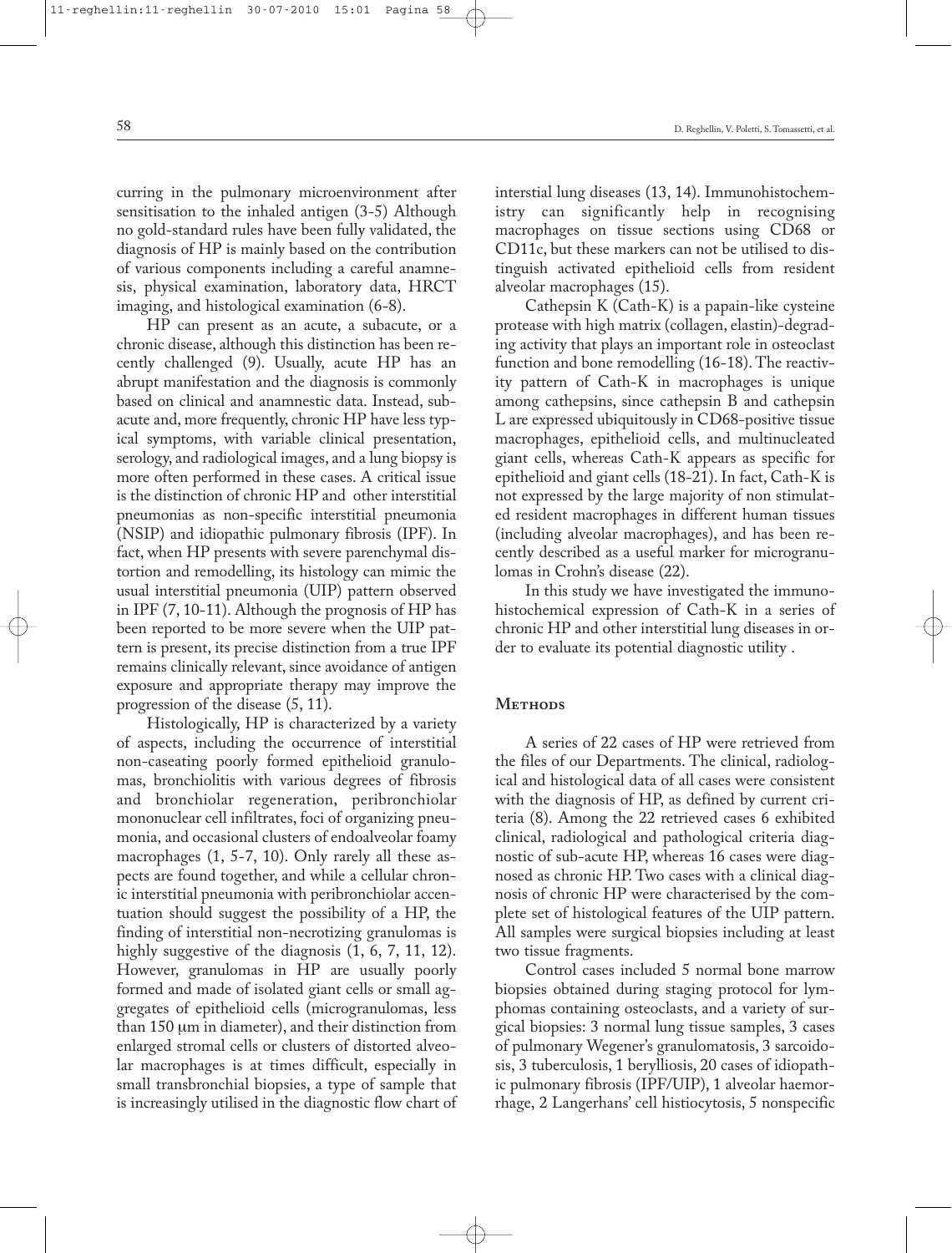interstitial pneumonia (NSIP), 5 organising pneumonia, 2 airway-centered interstitial fibrosis (ACIF), 5 desquamative interstitial pneumonia (DIP), and 3 respiratory bronchiolitis interstitial lung disease (RB-ILD).

## *Immunohistochemical staining and antibodies*

Sections of HP and control cases were immunostained with two different mouse monoclonal antibodies recognizing human Cath-K (clone CK4 Novocastra, Newcastle - UK, and clone 3F9 Abcam, Cambridge, UK). Heat-induced antigen retrieval was performed using a microwave oven and 0.01 mol/L citrate buffer, pH 8.0, for 30 minutes. All samples were processed using a sensitive "Bond polymer Refine" detection system in an automated Bond immunostainer (Menarini Diagnostics, Florence, Italy). Sections incubated without the primary antibody served as a negative control.

#### *Immunohistochemical evaluation*

Epithelioid granulomas in HP cases were semiquantitatively evaluated at scanning magnification on Cath-K immunohistochemical preparations using the following scoring system: 0: no immunoreactivity; 1+: scattered small granulomas; 2+: numerous small granulomas; 3+: large granulomas.

#### **Results**

The immunoreactivity in control and HP tissue samples was identical using both antibodies specific for Cath-K (clone CK4, Novocastra, Newcastle, UK and clone 3F9, Abcam, Cambridge, UK).

Controls: strong cytoplasmic Cath-K expression was evidenced in osteoclasts scattered along bone trabecules in all bone marrow biopsies (figure 1a). All interstitial bone marrow macrophages were completely negative for Cath-K, as were all types of cells within the haemopoietic microenvironment.

In normal lung tissue no immunoreactivity was observed with the exception of faint granular reactivity in rare alveolar macrophages. Cath-K immunoreactivity was also absent in alveolar collections of macrophages observed in smoking-related diseases (RB-ILD, and DIP) (figure 1b and c), as well as in iron-containing pigmented macrophages oc-



#### **Fig. 1.** Control samples of interstitial diseases.

Intense Cathepsin-K (Cath-K) expression is evidenced in an osteoclast on a bone marrow trabecule ( $a$  250x). Cath-K ( $b$  100x) is not expressed in CD68 positive (<u>c</u> 100x) macrophages filling alveolar spaces in a case of desquamative interstitial pneumonia (DIP). Lack of Cath-K immunoreactivity in iron-containing pigmented macrophages occurring in alveolar haemorrhage (d 250x). Strong expression of Cath-K in epithelioid and giant cells occurring in Wegener's granulomatosis (e 100x). In Langerhans' cell histiocytosis Langerhans' cells are negative (arrow), whereas scattered epithelioid and giant cells are Cath-K positive (f 100x). Absence of Cath-K expression epithelioid reaction in a case of airway centered interstitial fibrosis (ACIF) (g 40x). Intraluminal Cath-K expressing muciphages and occasional giant cells in a case of UIP  $(\underline{h} 100x)$ .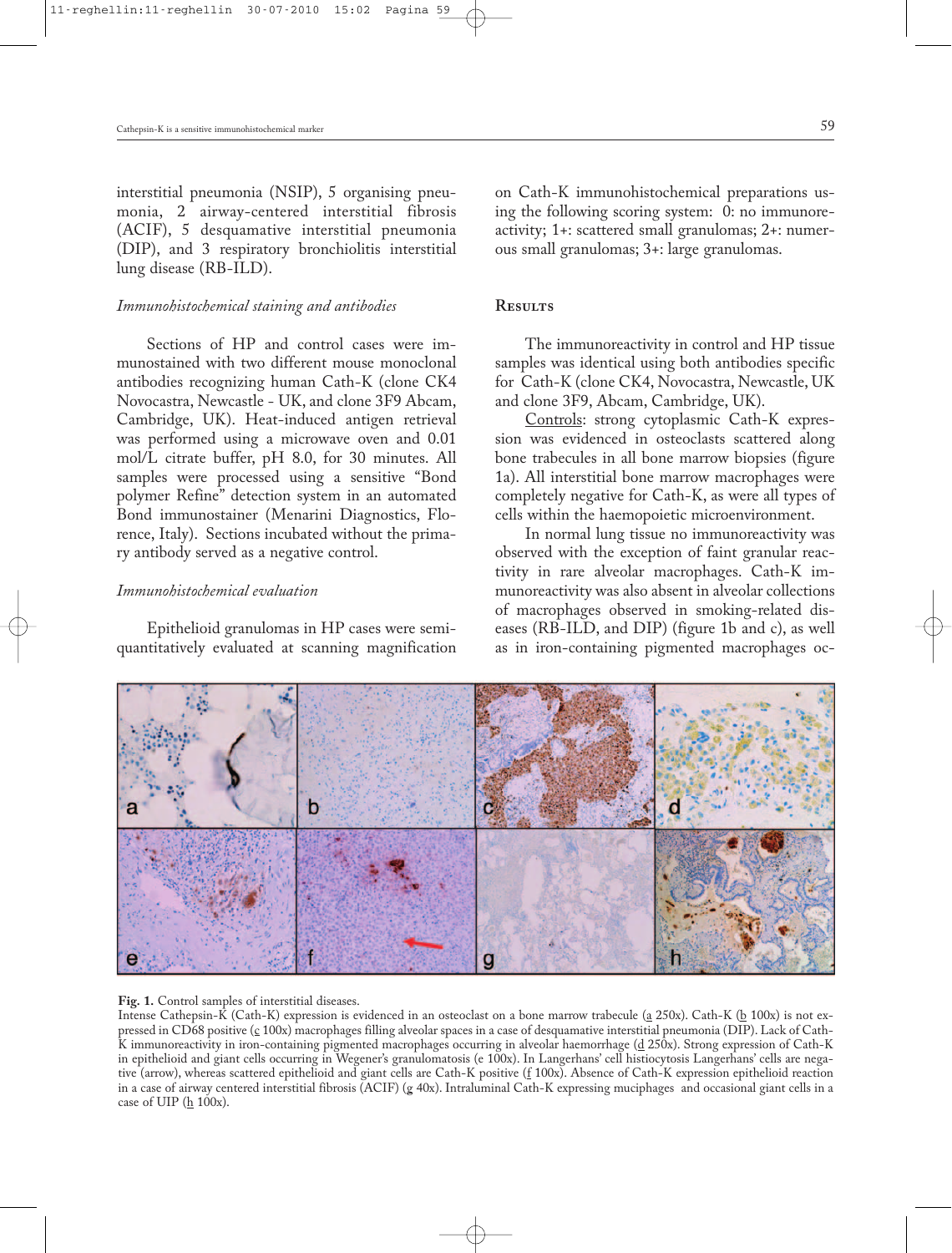curring in alveolar haemorrhage (figure 1d). In all investigated pulmonary samples from granulomatous diseases including sarcoidosis, berylliosis, tuberculosis, and Wegener's granulomatosis (figure 1e), strong Cath-K expression was demonstrated in epithelioid cells and giant cells in all recognisable granulomas. In all sarcoidosis samples granulomas were large and a 3+ score could be assigned. Langerhans' cells in pulmonary Langerhans' cell histiocytosis were Cath-K negative (figure 1f).

No epithelioid granulomas were detected either by morphology or Cath-K staining in all other pulmonary diseases including alveolar haemorrhage, NSIP, OP and the 2 cases of air-centered interstitial fibrosis (ACIF, figures 1d, 1g). In all these samples demonstration of the absence of granulomatous reaction could be reliably obtained on H&E preparations only after a careful and time consuming scrutiny, whereas the same goal could be easily obtained in a few seconds on Cath-K immunostained sections at low magnification (figure 1).

In 14 of 20 UIP samples clinically confirmed as IPF a variable number of Cath-K expressing macrophages and giant cells were observed within distorted lumens containing mucus within enlarged bronchioles and honeycomb lesions (figure 1h), but no granulomas could be observed in interstitial location. Low levels of granular Cath-K immunoreactivity was observed in myofibroblast clusters in both UIP (fibroblast foci, figure 3f) and organising pneumonia (endoalveolar Masson's bodies) samples as previously described (23), but their distinction from granulomas was not a problem in any sample.

In 19/22 HP cases (86,3%) variable numbers of small epithelioid non caseating granulomas could be easily recognised and quantitatively evaluated on Cath-K preparations. According to the scoring system described in the Methods, score 3+ was observed in 3/22 cases (13,6%), score 2+ in 3/22 cases (13,6%), and score 1+ in 13/22 cases (59%) (figure 2). In only 3/22 HP cases (13,6,3%) granulomas were absent as demonstrated by complete Cath-K negativity. In 2 cases of chronic HP confirmed by anamnestic and serologic data an UIP-like pattern was present. At morphological scrutiny the presence of epithelioid granulomas was not reported in these cases, whereas in both cases scattered microgranulomas could be demonstrated by Cath-K immunohistochemistry (figure 3).



**Fig. 2.** Hypersensitivity pneumonitis: semiquantitative evaluation of granulomatous involvement in HP using Cath-K immunoreactivity.

The 3+ score as defined by the presence of numerous Cath-K non-necrotising epithelioid granulomas in a case of subacute HP (a 100x).The 2+ score was assigned to cases with numerous small Cath-K expressing granulomas ( $\underline{b}$  40x), and ( $\underline{c}$  250x) at higher magnification. The 1+ score was assigned to cases with rare small granulomas  $(d$  40x). In all cases Cath-K+ macrophages were localised within the interstitial spaces.

#### **Discussion**

In this paper we describe the immunohistochemical reactivity pattern of Cath-K in a variety of interstitial lung diseases, and suggest that this marker can significantly improve the sensitivity of detection of small granulomas in diseases where this finding is diagnostically relevant, as in chronic HP. In fact, in most cases of chronic HP granulomas are small, poorly formed and/or rare, and can be easily missed at morphological analysis on H&E preparations, especially at low magnification. In other granulomatous diseases, as in sarcoidosis, the granulomas are usually large and well formed, and can be easily evidenced at morphology. The specificity is also improved, since Cath-K is expressed at high levels in all granulomas, whereas alveolar macrophages are mostly Cath-K negative, also when accumulate within alveolar spaces following a variety of stimulation such as cigarette smoke (RB-ILD and DIP), or accumulation of substances such as iron (alveolar haemorrhage), or lipids (foamy macrophages). This heterogeneity is likely related to different molecular pathways triggered upon activation of macrophages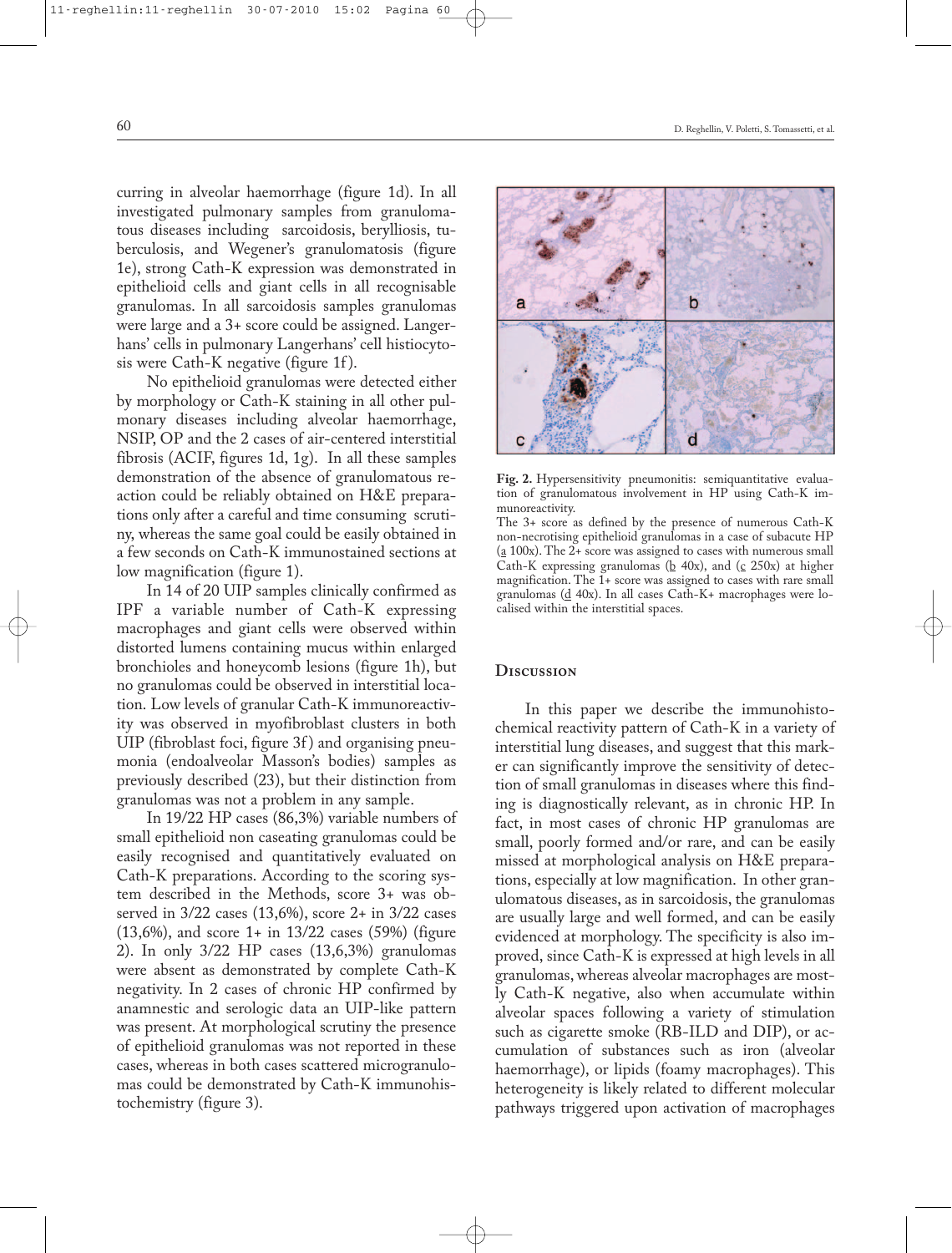

**Fig. 3.** A case of chronic hypersensitivity pneumonitis showing features of the UIP (usual interstitial pneumonia) pattern (a, 40x H&E stain). Scattered small granulomas (score 2+) are specifically evidenced by Cath-K immunostaing (b, 40x arrows), whereas CD68 on a serial section  $(c 40x)$  stains all the macrophages, so that the recognition of small granulomas using this marker is difficult (the same small granuloma is evidenced by the green arrows in  $\underline{b}$  and  $\underline{c}$ ). Morphologically, the same granuloma shown at higher magnification in  $\underline{d}$  (250x, Cath-K immunostaining), appears as a loose collection of epithelioid cells that can be easily neglected at routine analysis (e, H&E, 250x). Discrete Cath-K expression is demonstrated in a fibroblast focus (f, arrow, 100x)

(24). In diagnostic practice the high specificity of Cath-K can be of value in distinguishing small collections of true epithelioid cells from aggregates of alveolar macrophages, especially when only small or crushed samples are available (e.g. in transbronchial biopsies). Although well formed granulomas can be easily evidenced at morphology, the recognition of microgranulomas can be at time difficult or time consuming, necessitating careful scrutiny at high magnification.The reliable and sensitive demonstration of granulomatous reaction can particularly help in cases of chronic HP that represent the cases where most lung biopsies in HP are performed (5, 6, 8, 9, 11). In fact, chronic HP can be difficult to diagnose, and problems are related to the slow and progressive evolution of the illness, and to the lack of typical clinical and laboratory data. When the history, the clinical and radiological aspects are suggestive of HP, but the antigen exposition is difficult to suspect and/or demonstrate, the diagnosis of HP can be strengthened only after a lung biopsy (1, 2, 8, 11). Moreover, early diagnosis of a chronic phase of HP



**Fig. 4.** A case of chronic hypersensitivity pneumonitis characterised by heterogenous morphology including areas exhibiting a cellular NSIP pattern (a, H&E, 40x). A few small granulomas (score 1+) could be easily demonstrated in this case at low magnification in 3 out of 4 different tissue portions using Cath-K immunostaining (b 40x,  $\frac{c}{c}$  250x, arrows). Microgranulomas on serial H&E sections could be found only after a careful and time-consuming examination at high magnification due to the confounding presence of abundant diffuse and nodular lymphoid infiltrate (d, H&E, 250x).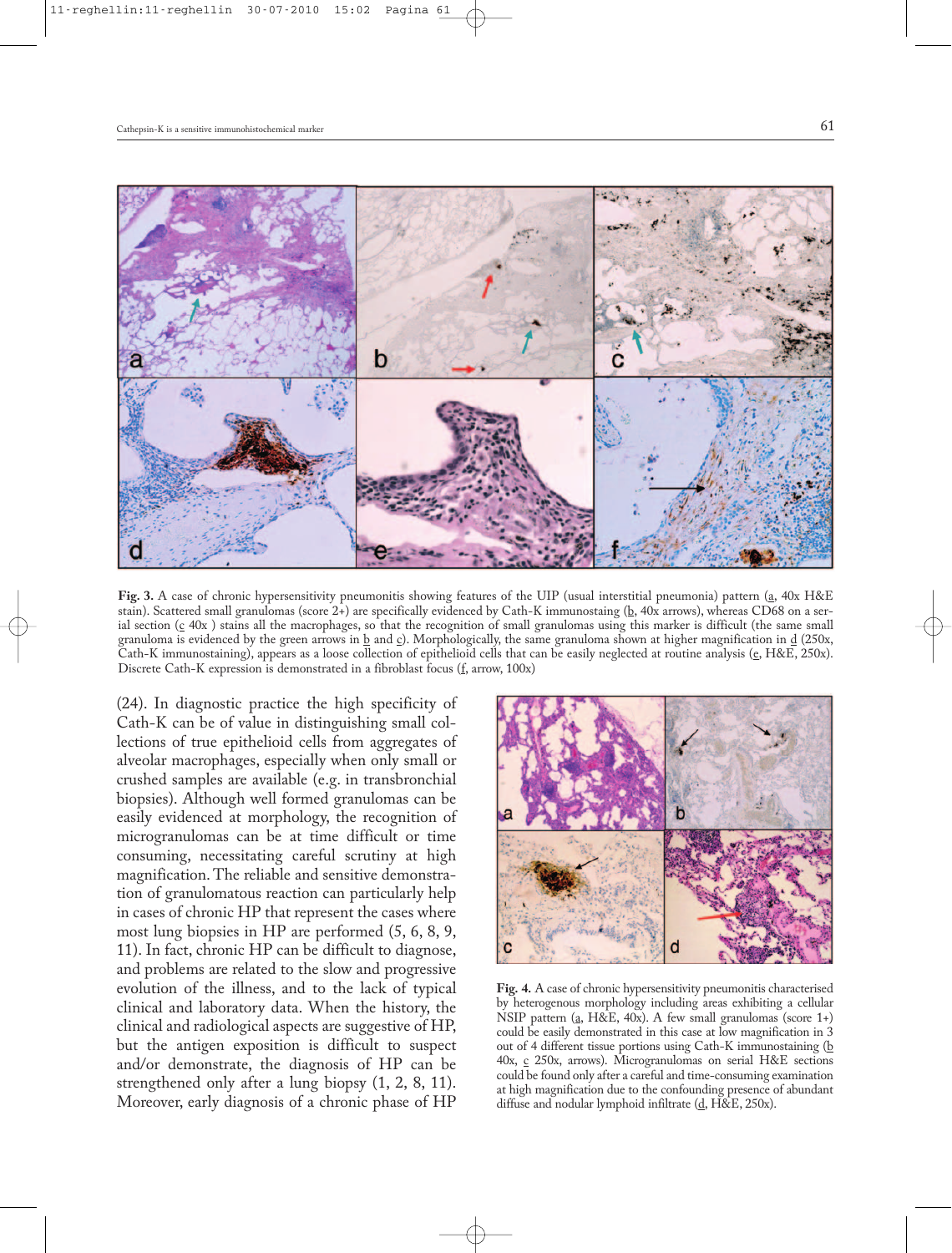is critical, since irreversible or progressive disease can occur (25, 26).

Among the widely recognised histological features of HP, the occurrence of non-caseating, poorly formed granulomas, although not fully specific, is considered as particularly relevant, but the occurrence of granulomas can be morphologically demonstrated only in two thirds of HP cases (7, 11, 27). In our series granulomas could be detected with the aid of Cath-K immunohistochemistry in 19/22 (86,3%) HP cases. The specificity of other histological features of HP, including centrilobular accentuation of the inflammatory changes and occurrence of organising pneumonia is low, and only rarely all these diagnostic aspects are found together in subacute and chronic HP. In addition, a variety of other presentations have been described in HP including the NSIP and UIP patterns (10, 11, 25-27).

According to our data, when granulomas in HP cases were small or distorted could be better appreciated by immunohistochemistry than using morphology on H&E preparations (figure 3 and 4). Interestingly, the vast majority of HP cases were evaluated as score 1+, that is to say that they contained "scattered, small granulomas", confirming that granulomas in HP are frequently poorly small and difficult to be found by morphology. In some differential diagnosis the use of Cath-K can be particularly relevant, as in the distinction between chronic HP and the spectrum of lung diseases variably named as airway-centered interstitial fibrosis (ACIF), or idiopathic bronchiolocentric interstitial pneumonia (IBIP)(28,29), that share with HP different features such as the centrilobular fibrosis and bronchiolar metaplasia. The boundaries between ACIF/IBIP and HP have not been completely defined, and the precise evaluation of granulomatous reaction can represent an important element for their characterisation, and also for a better understanding of these newly described lung diseases (30).

Some HP histological presentations can closely mimic IPF, especially in advanced chronic cases (5, 10, 11, 31). In our series, both cases of HP with UIP-like pattern contained a few small interstitial granulomas that could be clearly evidenced by Cath-K immunostaining (figure 2). Interestingly, in a large proportion of IPF cases (14/20) some Cath-K expressing macrophages and isolated giant cells were present within enlarged bronchiolar lumens with features of microscopic honeycombing (figure 1h). The localisation of these activated macrophages within structures containing inspissated mucus suggests that in IPF activation of macrophages occurs, but it is mainly related to their specialised function as muciphages, as also observed in other tissues (22, 32).

According to our study, Cath-K is not expressed in normal lung, but is over-produced in granulomatous diseases where this enzyme could have pathogenic relevance. In fact, Cath-K is a papain-like cysteine protease with high matrix (collagen, elastin) degrading activity, and is the most active human elastase so far described (16, 18). Cath-K is involved in various aspects of extracellular matrix turnover and collagen degradation, and plays an important role in several physiologic and pathologic conditions including osteoclast function and bone remodelling, cartilage destruction, scar formation, and also lung fibrosis and emphysema (16, 18, 19, 20, 29, 32-37). Further studies are needed to reveal the possible pathogenic role of this potent matrix-degrading enzymes in parenchymal abnormal remodelling occurring in pulmonary granulomatous diseases including HP.

In conclusion, Cath-K can represent a useful adjunct in histological practice to rapidly detect and quantitate minimal granulomatous reaction in interstitial lung diseases, and is particularly useful to either demonstrate or exclude the presence of microgranulomas in suspected cases of chronic HP cases. Further studies are needed to evaluate its pathogenic role in granulomatous diseases and to assess if it can be a target for pharmacologic manipulation.

## **References**

- 1. Girard M, Lacasse Y, Cormier Y. Hypersensitivity pneumonitis. Allergy 2009; 64: 322-34.
- 2. Madison JM. Hypersensitivity pneumonitis: clinical perspectives. Arch Pathol Lab Med 2008; 132: 195-8.
- 3. Pepys J, Jenkins PA, Festenstein GN, et al. Farmer's lung. Thermophilic actinomycetes as a source of "farmer's lung hay" antigen. Lancet 1963; 2: 607-611.
- 4. Semenzato G, Zambello R, Trentin L, et al. Cellular immunity in sarcoidosis and hypersensitivity pneumonitis. Recent Advances. Chest 1993; 103 (2 Suppl): 139S-143S.
- 5. Takemura T, Akashi T, Ohtani Y, et al. Pathology of hypersensitivity pneumonitis. Curr Opin Pulm Med 2008; 14: 440-54.
- 6. Coleman A, Colby TV. Histologic diagnosis of extrinsic allergic alveolitis. Am J Surg Pathol 1988; 12: 514-8.
- 7. Katzenstein AL. Immunologic lung disease Hypersensitivity pneumonia (Extrinsic Allergic Alveolitis). In: Katzenstein and Askin's sur-